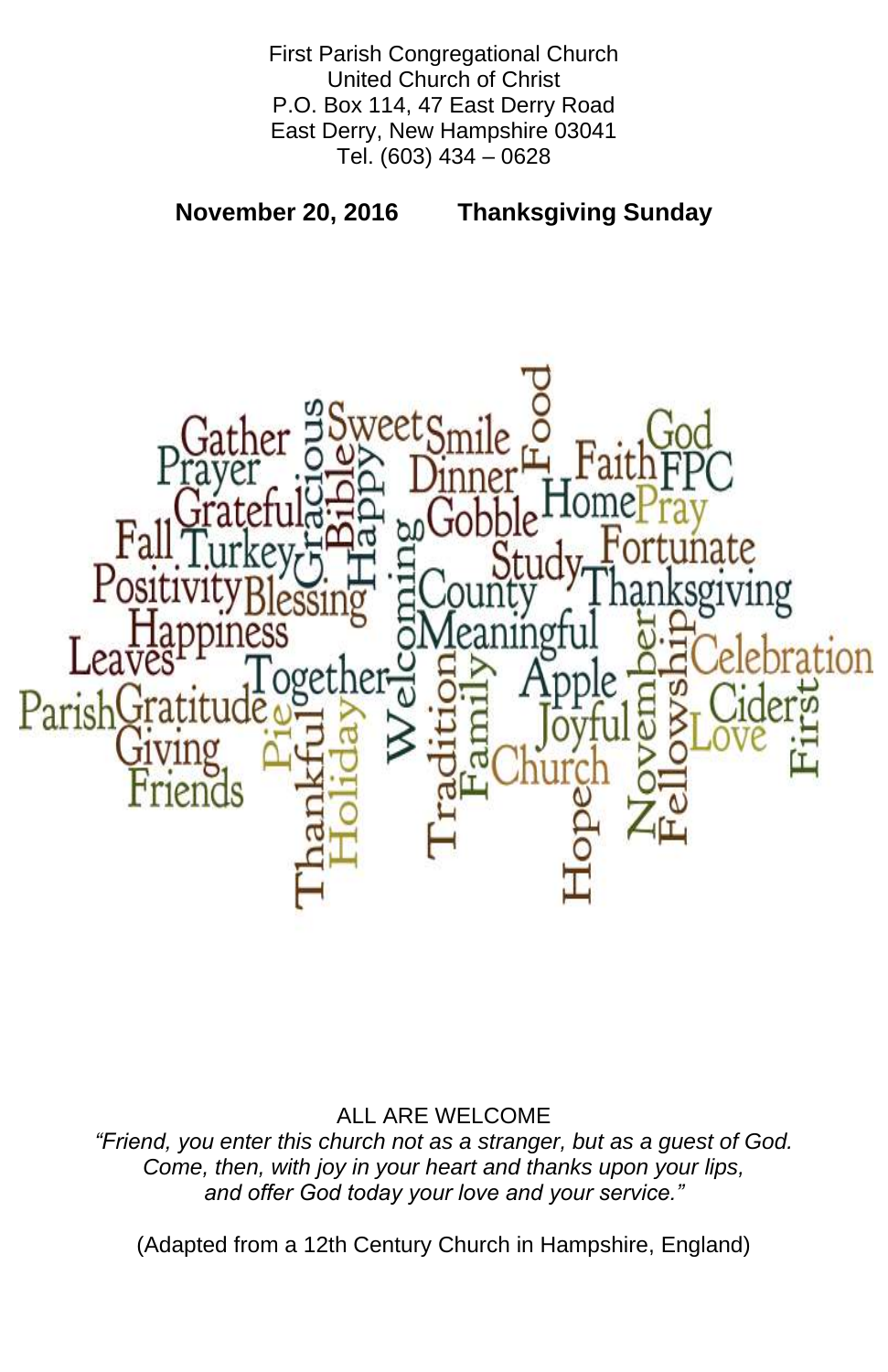**First Parish Congregational Church, United Church of Christ, is a community of faith built upon a firm foundation of worship, prayer and education. In affirming diversity, we are dedicated to welcoming all people who seek the Word of God, Christian fellowship and service to others.**

**In partnership with Christ and led by the Holy Spirit, we reach out to the ever-widening community through active and loving ministry.**

# **WELCOME TO ALL OF GOD'S CHILDREN**

WELCOME & ANNOUNCEMENTS; SHARING JOYS & CONCERNS

# **WE GATHER INTO THE PRESENCE OF GOD**

\*HYMN #422 *"Come, O Thankful People, Come"*

## \*CALL TO WORSHIP

One: Bless God, all people of faith and hope.

**All: God has looked on us with great favor.**

One: God is our refuge and strength in times of trouble.

**All: God is our guide and inspiration when things go well.**

One: God gives light to those who live in the shadows.

**All: God offers stillness amid the turbulence of our times.**

## \*INVOCATION

**We worship you with gladness, O God our Shepherd, for you have gathered us as your beloved flock. You have sent your son who has demonstrated among us the power of love. Send your Spirit now to remind us of your ongoing presence.**

# \*SONG OF PRAISE **#**756

**Gloria, Gloria, in excelsius Deo; Gloria, Gloria, Alleluia, Alleluia**

HANDCHIMES CHIOR "Grace and Thanksgiving" Anna Laura Page

# **WE INVITE FORWARD GOD'S YOUNGER DISCIPLES**

*At this time, all children are invited to come forward for the children's offering,*  and children's time. An offering is not required for participation. All are welcome, *especially first time visitors.*

#### CHILDREN'S OFFERING "*Come as a Child"*

**Come as a child, when He calls you to follow. Just come as a child, for His love is untold. Come as a child, when you seek His communion, For then, all His blessings unfold.**

#### PRAYER OF DEDICATION (in unison)

**Dear God, we offer you our gifts with thanks and praise, be with us and guide us all of our days. Teach us how to love each other, and to shine your light into the world. Amen.**

CHILDREN'S MESSAGE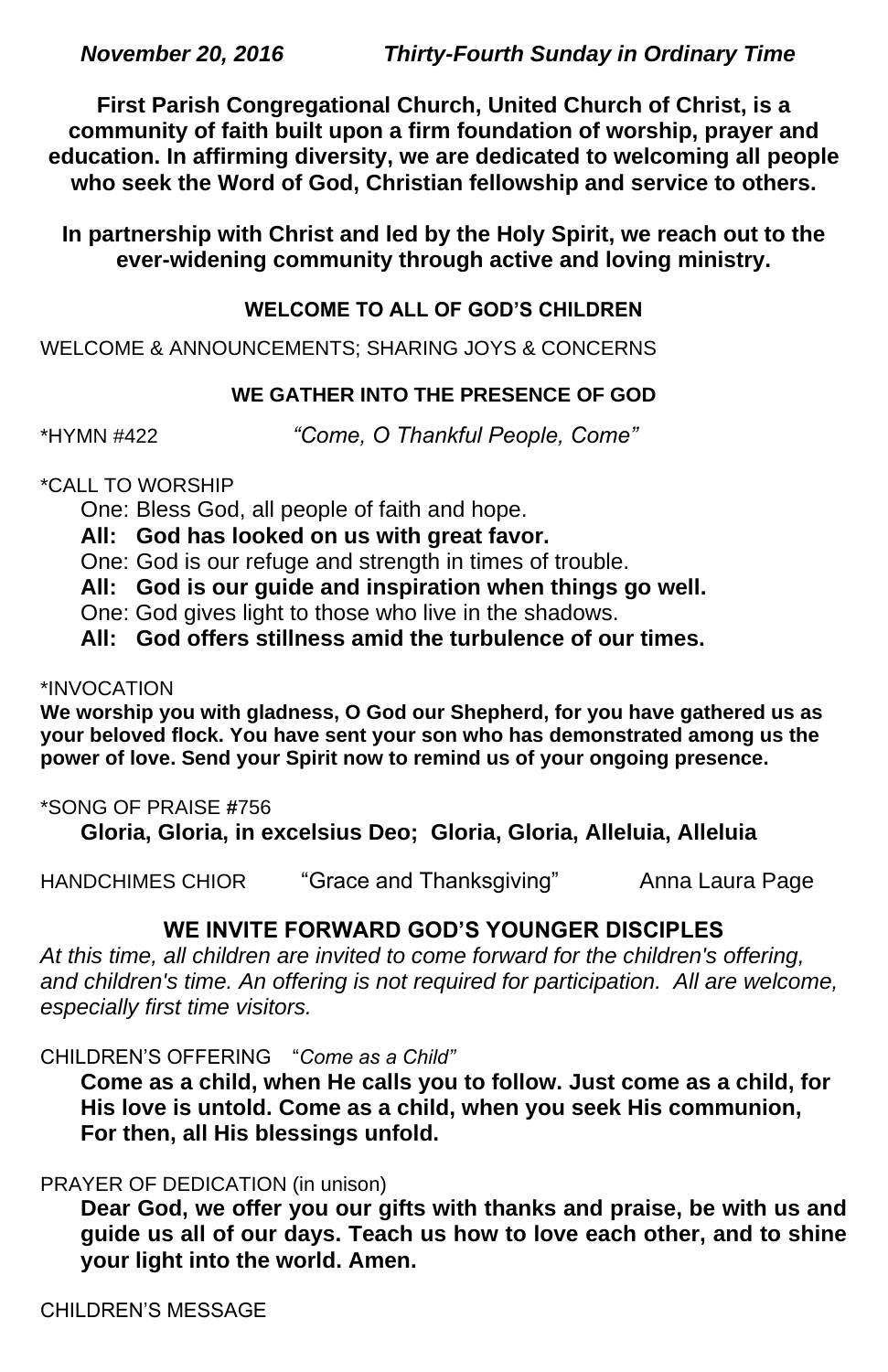## THE LORD'S PRAYER

**Our Father, who art in heaven, Hallowed be Thy name. Thy kingdom come; Thy will be done; on earth as it is in heaven. Give us this day our daily bread and forgive us our debts as we forgive our debtors. Lead us not into temptation, but deliver us from evil; for Thine is the Kingdom, and the Power, and the Glory forever. Amen**.

(Children are excused to go to their classes at this time.)

SACRAMENT OF BAPTISM of Leah Riley Prunier

*When invited by the Pastor please stand as you are able and let us unite with the church in all times and places in confessing our faith in the triune God.*

HYMN #425 "*For The Fruit of all Creation"*

## **WE HEAR GOD'S WORD FOR US**

| <b>PASTORAL PRAYER</b> | <b>WE RESPOND WITH PRAYER</b>  |                           |
|------------------------|--------------------------------|---------------------------|
| <b>CHOIR ANTHEM</b>    | "Now Thank We All Our God"     | arr. Hayes                |
| <b>SERMON</b>          | "Attitude of Gratitude"        | The Rev. Dr. Deborah Roof |
| <b>GOSPEL</b>          | Luke 1:68-79 and Luke 23:33-43 | (N.T. p. 59 & 91)         |
| <b>OLD TESTAMENT</b>   | Jeremiah 23:1-6                | (O.T. p. 806)             |

CHOIR RESPONSE

#### **WE RESPOND WITH OUR FINANCIAL GIFTS**

## OFFERTORY INVITATION

The knowledge of God's Love is meant to be shared. We are a people called to extend this good news in every way we can. When we give our money, we give a part of ourselves.

## OFFERTORY MUSIC

\*DOXOLOGY #562, verse 1

**Take my gifts and let me love you, God who first of all loved me, gave me light and food and shelter, gave me life and set me free, now because your love has touched me, I have love to give away, now the bread of love is rising, loaves of love to multiply!**